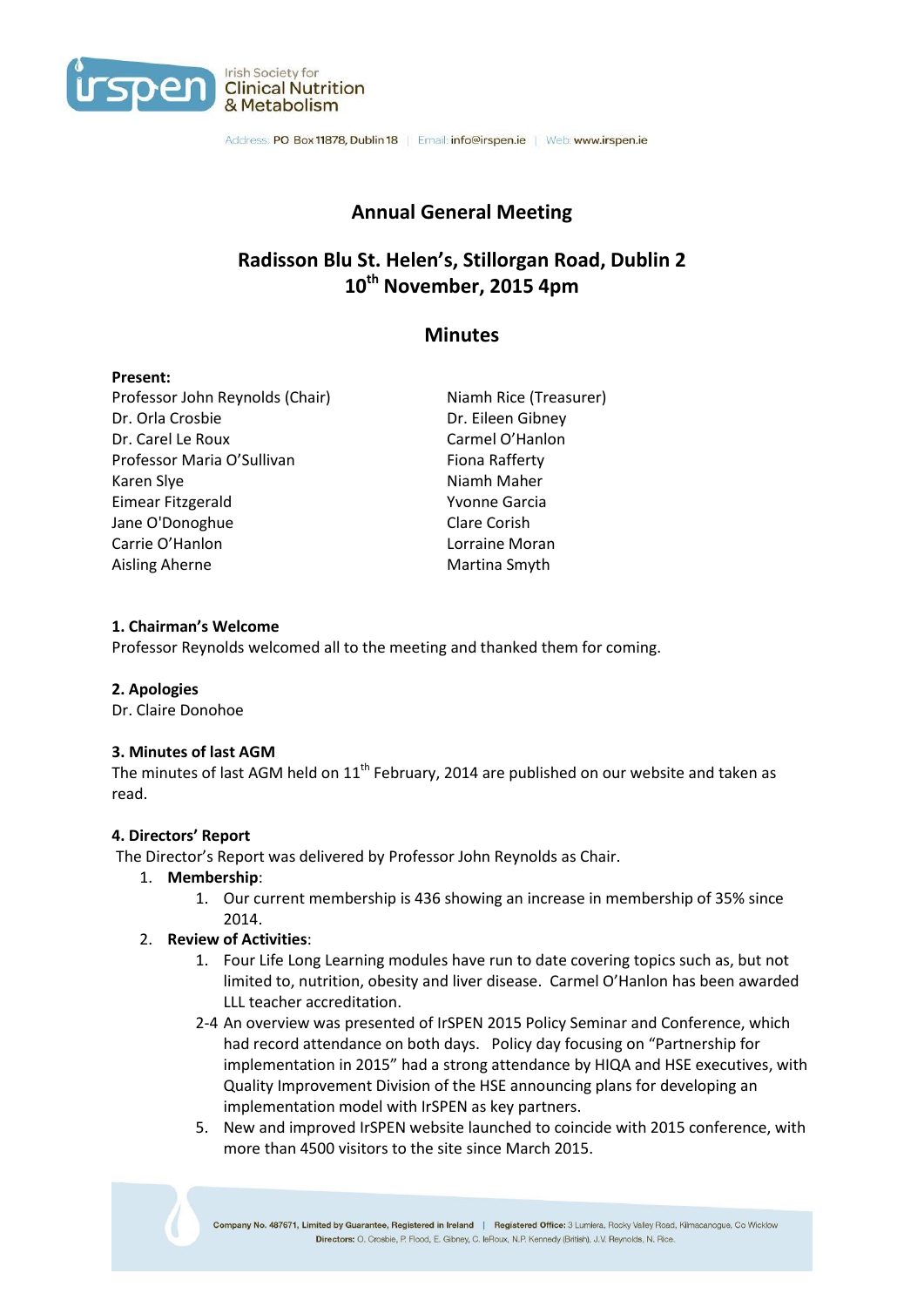6. Details were given of partnership initiatives with the Quality Improvement Division of HSE to advance nutrition screening and best practice nutrition support/care in Irish hospitals. IrSPEN has also been represented on a National Working Group on Nutrition and Hydration set up by HIQA to review the standards of nutritional care in hospitals throughout Ireland.

# 3. **Looking Ahead:**

New committee structure created with greater focus on:

- 1. Education and Awareness
- 2. Policy and Practice
- 3. Separate working groups focused on key topics

# 4. **2015/2016 Key Activities**

- IrSPEN will work with the Quality Improvement Division, which has established a National Advisory Group on Nutrition and Hydration to establish an implementation model for good nutritional care within hospitals. (Commenced June 2015 – work to continue in 2016)
- National Clinical Effectiveness Committee: Members of the IrSPEN management committee worked on the development of a successful proposal for establishing clinical guidelines for the identification and management of malnutrition in adults within acute care settings. The review committee of NCEC approved the proposal for prioritisation, and work will commence on the guidelines in early 2016.
- Education initiatives: Work will commence on the development of nutrition education modules for undergraduate medical students. IrSPEN role in post graduate medical education will be further developed in 2016.
- Intestinal Failure Centre: A business case will be developed for the establishment of a national IF centre for adults.
- Cancer Report (and related advocacy / comms)
- Reports and guidelines for completion and publication include:
	- o Home Enteral Nutrition guidelines
	- o CVC guidelines
	- o Budget impact analysis for screening in Ireland
- Nutrition & Hydration Week 2016\* (March 2016)
- Partnership programme development
- (Initiatives as identified by committees / approved by MC and set up as working groups)

### **See separate slides on our website for full and detailed Director's Report**

### **5. Treasurer's Report**

This report was delivered by Niamh Rice, Treasurer (See full Treasurer's report attached) **Continued financial support from our founding members and Industry Partners has provided sufficient funds to allow us progress our planned activities in 2014. Going forward, other sources of funding arising from our activities (reports / membership fee / other initiatives) are to be explored to ensure a more robust funding platform.** 

Income in 2014 appeared lower than in 2013, this difference is due to a combination of sponsorship phasing in both 2013 and 2014, and additional conference income earned in 2013. A portion of our sponsorship was deferred from 2012 into 2013 and again from 2014 into 2015 which helps to support a heathy bank balance for our 2013 and 2015 biennial conference. An award of €30,000 from the MNI/ESPEN in December 2013 was also deferred into 2015 income for allocation against 2015 conference and other key projects. Net funds were €74,046 at the end of December 2014 compared to 64,359 in December 2013. Our application for charitable status was refused, so a small accrued tax liability was cleared in 2014.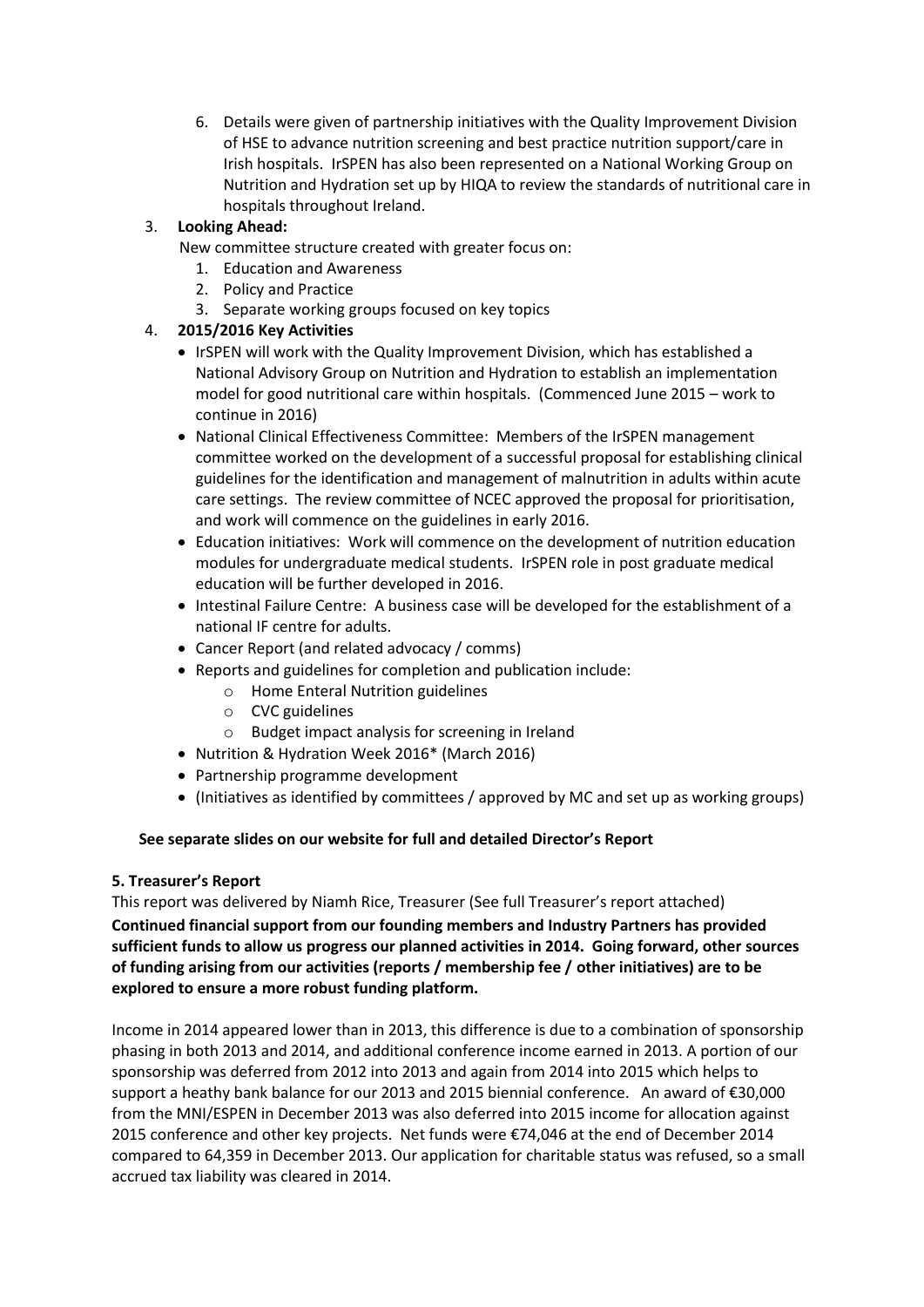

Address: PO Box 11878, Dublin 18 | Email: info@irspen.ie | Web: www.irspen.ie

#### **INCOME**

Total income in 2014 was €82,500 and €123,597 in 2013. The variance was largely due to scheduling of sponsorship payments and 2013 conference income. Income arising from corporate membership (which includes both Industry and founding Professional Organisations) accounted for 100% of total turnover in 2014. No income was generated from membership, since the board decided to continue to provide individual membership free of charge for another year. It was agreed that the arrangements and fees for membership of the association should be reviewed in 2015.

#### **EXPENDITURE**

Total administrative expenditure was €82,481 in 2014 compared to €119,148 in 2013, the difference largely due to the cost of 2013 IrSPEN biennial conference, and preliminary costs for our 2015 conference (venue deposit, brochure design, and PR expensed in 2014). Excluding conference expenses, the main cost drivers are our new website (€12,737), administrative costs involved in running the ISPEN office (secretarial, accounting, legal), PR and education activities.

#### **LOOKING FORWARD**

We hope that our corporate sponsors will continue to support the organisation. We will seek opportunities to develop other revenue streams and funding for specific projects. I would like to thank my fellow Board and Management Committee members, Chairs of Committees for their efforts to maximise the use of ISPEN's resources, and for contributing their valuable time and expertise so generously.

*The figures in this report are from the audited accounts for 2014 and 2013. The appointed auditors are Phelan Prescott & CO, Alton House, 4 Herbert Street, Dublin 2. Full copies of the audited accounts are available on request*

### **6. Appointment of Auditors**

The appointment of Phelan Prescott and Co, Alton House, 4, Herbert Street, Dublin 2 as the Society's auditors and approval of their remuneration was proposed by Eileen Gibney and seconded by Nick Kennedy.

#### **7. Election of Directors/Secretary**

Carmel O'Hanlon was proposed as a Director by Dr. Orla Crosbie and seconded by Professor John Reynolds. She was unanimously elected to the Board of Directors.

Dr. Nick Kennedy and Philomena Flood retired as Directors at this meeting.

Dr. Eileen Gibney was proposed as Secretary by Niamh Rice and seconded by Dr. Orla Crosbie according to section 59 of the Articles of Association.

#### **IrSPEN Board of Directors 2015**

Professor John V Reynolds (Chair) Dr. Eileen Gibney (Company Secretary) Niamh Rice (Treasurer) Dr. Orla Crosbie Dr. Carel Le Roux Carmel O'Hanlon